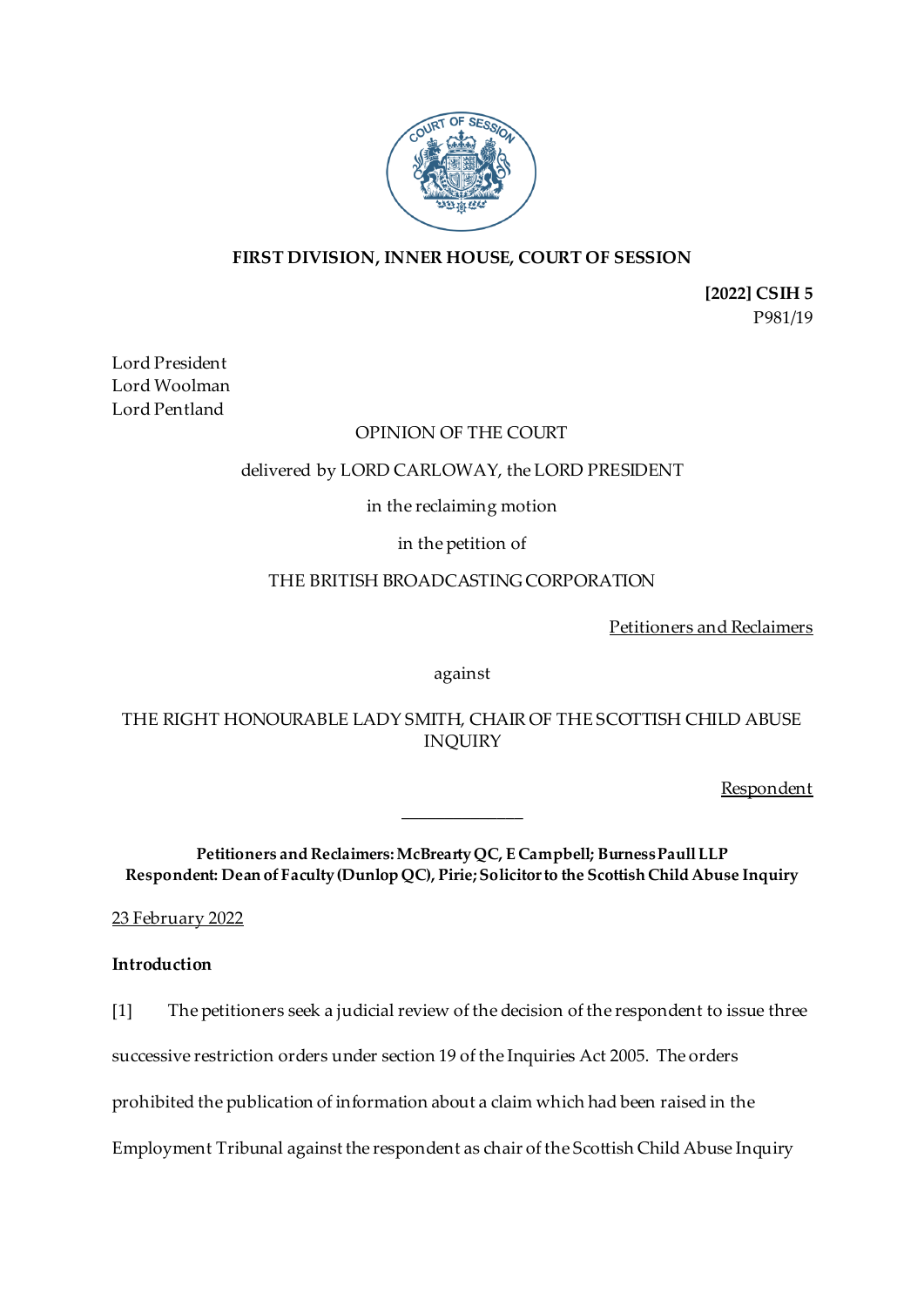by a former counsel to the Inquiry. The Lord Ordinary found that no ground of challenge had been made out. By interlocutor dated 1 April 2021, he dismissed the petition. This is a reclaiming motion (appeal) against that interlocutor. There is a cross appeal challenging the Lord Ordinary's apparent failure to determine whether the petitioners' attack on the third and final restriction order was academic.

### **The Scottish Child Abuse Inquiry**

[2] The Inquiry was established under the Inquiries Act 2005 on 1 October 2015. Its purpose is to investigate and raise public awareness of the abuse of children whilst in care in Scotland. It affords an opportunity for public acknowledgement of the suffering of those children and creates a forum for the validation of their experiences. The Inquiry seeks to fulfil its terms of reference by investigating the nature and extent of the abuse of children in care and how the abuse has affected them and their families. The Inquiry must create a public record of the abuse it uncovers and determine which institutions and bodies failed in their duty to protect the children. It considers whether any failures have been corrected, and whether any changes to the law, policies or procedures are needed.

[3] The Inquiry faced a period of difficulty in 2016 in the aftermath of the resignation of Susan O'Brien QC as its chair. Ms O'Brien complained of government interference, and was herself reported to have made comments which were not compatible with the office of chair. Survivors' groups were said to have lost faith in the Inquiry. The current chair was faced with the daunting task of rebuilding trust. She succeeded in doing so. She has thus encouraged survivors to come forward. The Inquiry has ingathered over 500 witness statements. It has published seven case study findings. It is now on Phase 7 of its investigations.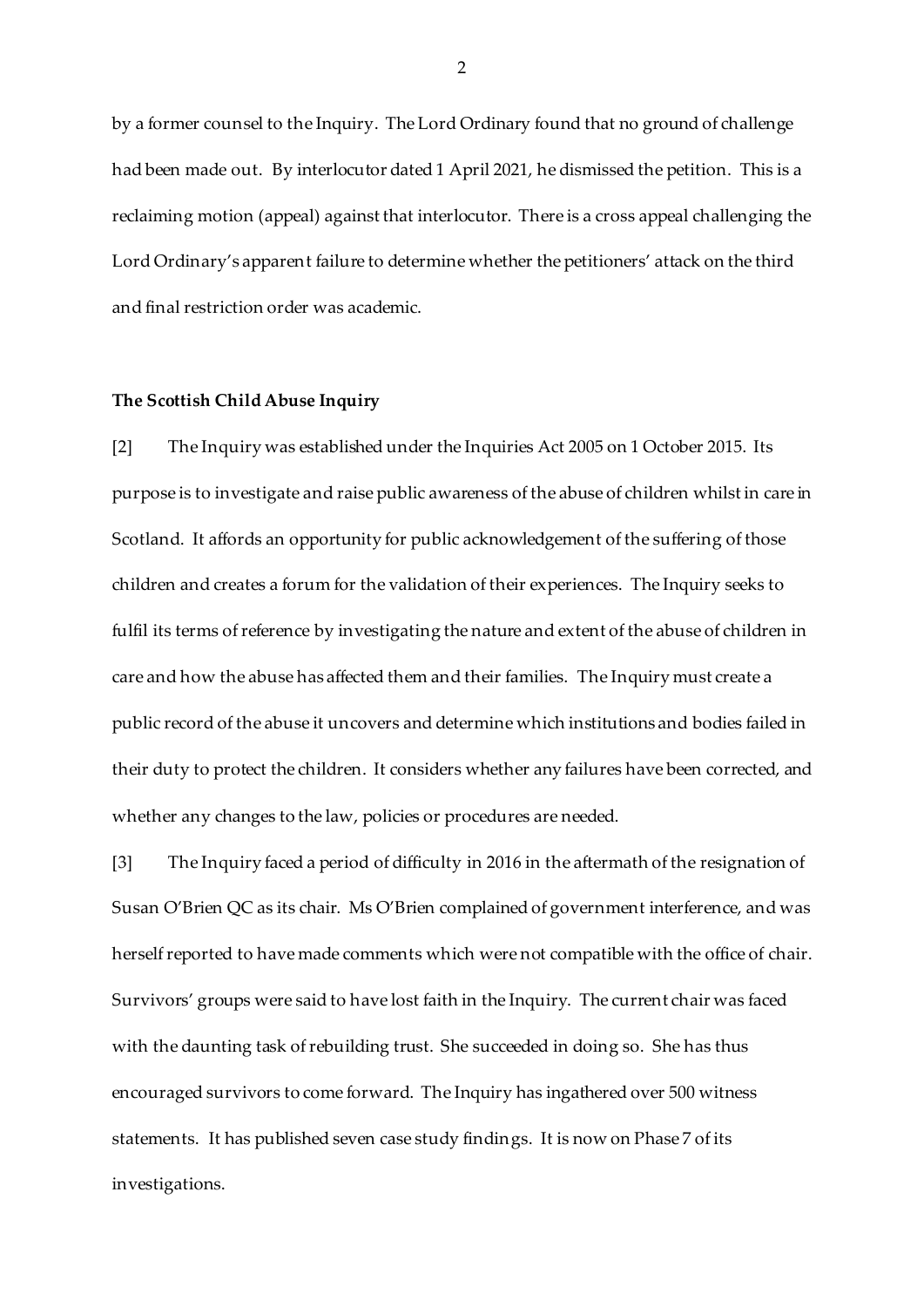### **Statutory Materials**

### *The Inquiries Act 2005*

[4] Section 5 of the 2005 Act provides that:

 $''(5)$  Functions conferred by this Act on an inquiry panel,  $\dots$  are exercisable only within the inquiry's terms of reference".

Section 18 is headed "Public access to inquiry proceedings and information". It states that:

"(1) Subject to any restrictions imposed by  $a[n]$  ... order under section 19, the chairman must take such steps as he considers reasonable to secure that members of the public (including reporters) are able –

- (a) to attend the inquiry or to see and hear a simultaneous transmission of proceedings at the inquiry;
- (b) to obtain or to view a record of evidence and documents given, produced or provided to the inquiry or inquiry panel."

Section 19 is headed "Restrictions on public access etc". It provides as follows:

"(1) Restricitions may… be imposed on –

…(b) disclosure or publication of any evidence or documents given, produced or provided to an inquiry.

…

(3) A restriction… order must specify only such restrictions –

…(b) as the… chairman considers to be conducive to the inquiry fulfilling its terms of reference or to be necessary in the public interest, having regard… to…

 $(4)$  ...

(b) any risk of harm or damage that could be avoided or reduced by any such restriction;

…

(d) the extent to which not imposing any particular restriction would be likely  $-$ 

(i) … to impair the efficiency or effectiveness of the inquiry…".

# *The Employment Tribunals (Constitution and Rules of Procedure) Regulations 2013*

[5] Rule 50 (Privacy and restrictions on disclosure) states:

"(1) A Tribunal may at any stage of the proceedings… make an order with a view to preventing or restricting the public disclosure of any aspect of those proceedings so far as it considers necessary in the interests of justice or in order to protect the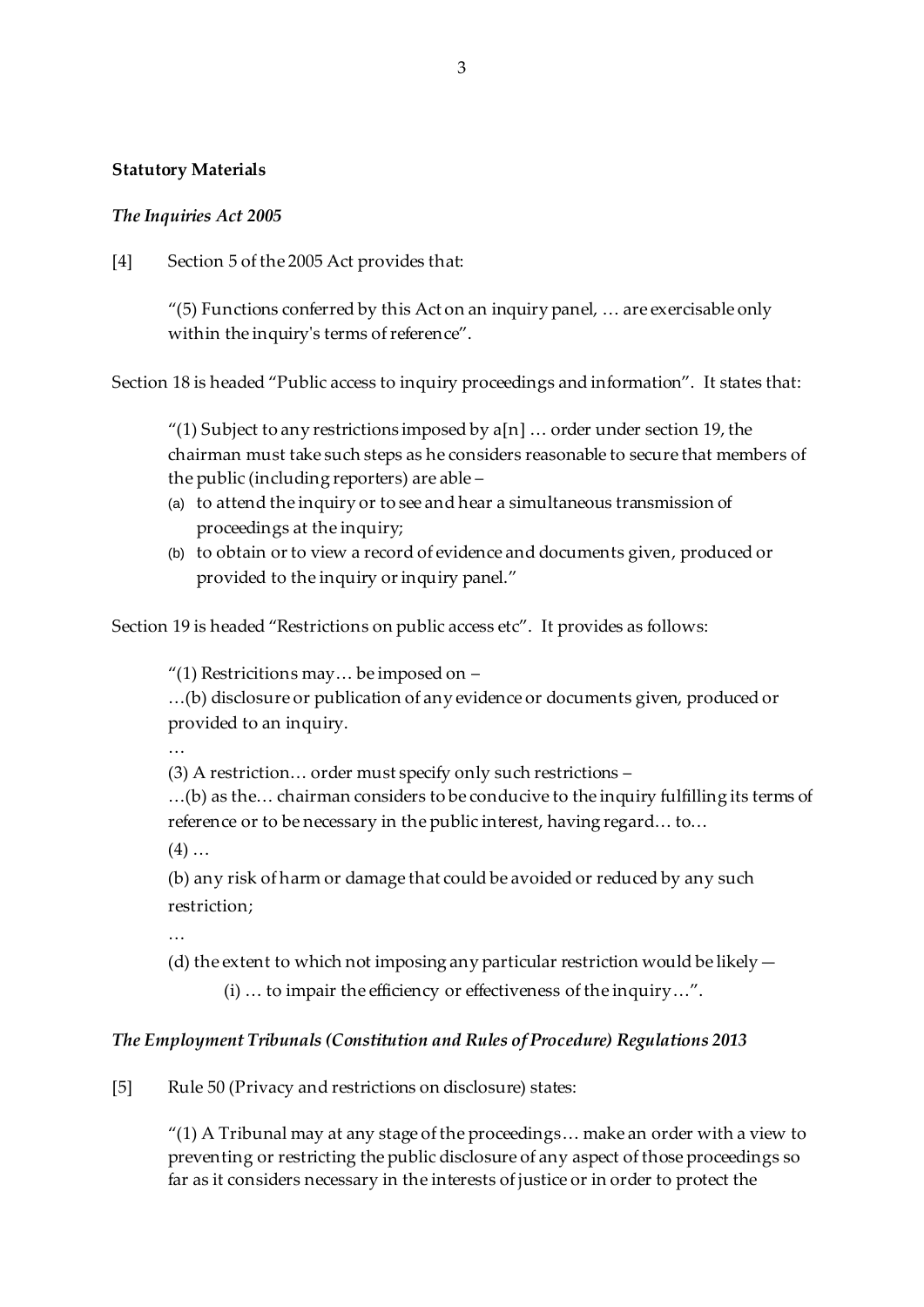Convention rights of any person or in the circumstances identified in section 10A of the Employment Tribunals Act [1996 – Confidential information].

(2) In considering whether to make an order under this rule, the Tribunal shall give full weight to the principle of open justice and to the Convention right to freedom of expression.

(3) Such orders may include—

(a) an order that a hearing that would otherwise be in public be conducted, in whole or in part, in private;

(b) an order that the identities of specified parties, witnesses or other persons referred to in the proceedings should not be disclosed to the public, by the use of anonymisation or otherwise…;

(c) an order for measures preventing witnesses at a public hearing being identifiable by members of the public; …".

**Facts**

[6] The Inquiry has its own legal staff, including advocates appointed as counsel to the Inquiry. John Halley, Advocate, was engaged as a junior counsel. His appointment was terminated in April 2019. On 25 July 2019, a claim form (ET1), which Mr Halley had submitted to the Employment Tribunal, was served on the respondent. The form stated that he had been discriminated against on the grounds of "disability". It claimed payment of fees for work which Mr Halley maintained that he had performed and which, but for the termination of his appointment, he would have continued to carry out for the Inquiry until its conclusion. He sought a sum in respect of "personal injury". Mr Halley's disability was said to be defined by the Equality Act 2010. Section 48(6) protected him, as an advocate, from disability discrimination, harassment and victimisation on the part of the person instructing him (the respondent). The total sum claimed was a remarkable £2.671 million.

[7] Mr Halley averred in form ET1 that he had been diagnosed with a serious illness in October 2016 and that the respondent had been aware of this. From September and October 2016, he had been discriminated against by the respondent in breach of several sections of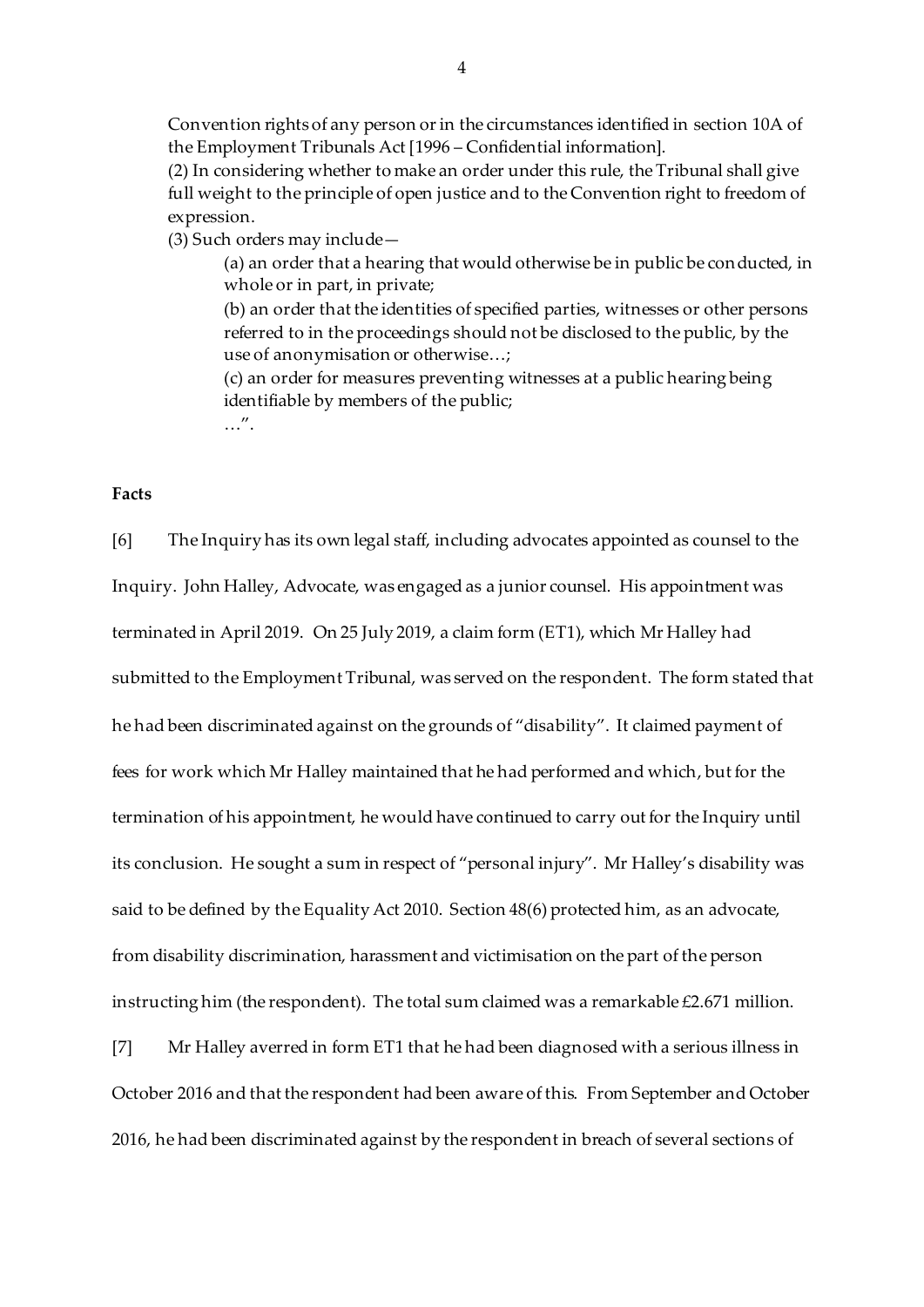the 2010 Act. Details of the nature of the discrimination were contained in a paper apart. This alleged, in particular, that the respondent had: instructed members of the Inquiry's legal team to make repeated email and telephone contact with Mr Halley when he was suffering from ill health or recuperating from, or preparing for, surgery; refused to allow him to work from home; required him to stop all work on Inquiry matters and return his IT equipment; pressurised him to resign; refused to pay fees claimed by him; and, wrongfully accused him of having a conflict of interest.

[8] The respondent immediately issued a restriction order purporting to be under section 19(1)(b) of the 2005 Act. This prohibited the publication of the claim, and any of the documents referred to in it, without her consent. The reasons given were that the claim made detailed reference to the confidential work and workings of the Inquiry. It referred to an applicant to the Inquiry. Having regard to the likelihood that publication of the claim would impair the effectiveness of the Inquiry, damage its ongoing work and harm the particular applicant, the respondent determined that it was conducive to the Inquiry fulfilling its terms of reference, and was necessary in the public interest, to make the order.

[9] On 9 September 2019, the respondent lodged a response form (ET3). The form said little, other than that the respondent resisted the claim. Attached to it was a paper apart stating the bases of resistance. The respondent explained that she had not been fully aware of Mr Halley's health difficulties and that, in any event, he had had a conflict of interest and would have required to cease work on the Inquiry. Had she known of the conflict when she became chair of the Inquiry, she would have terminated his appointment. The respondent had not instructed unwanted contact by the Inquiry legal team. She sought to leave Mr Halley in peace after October 2016. Certain fee notes were unpaid because Mr Halley had not produced the work for which he was claiming payment.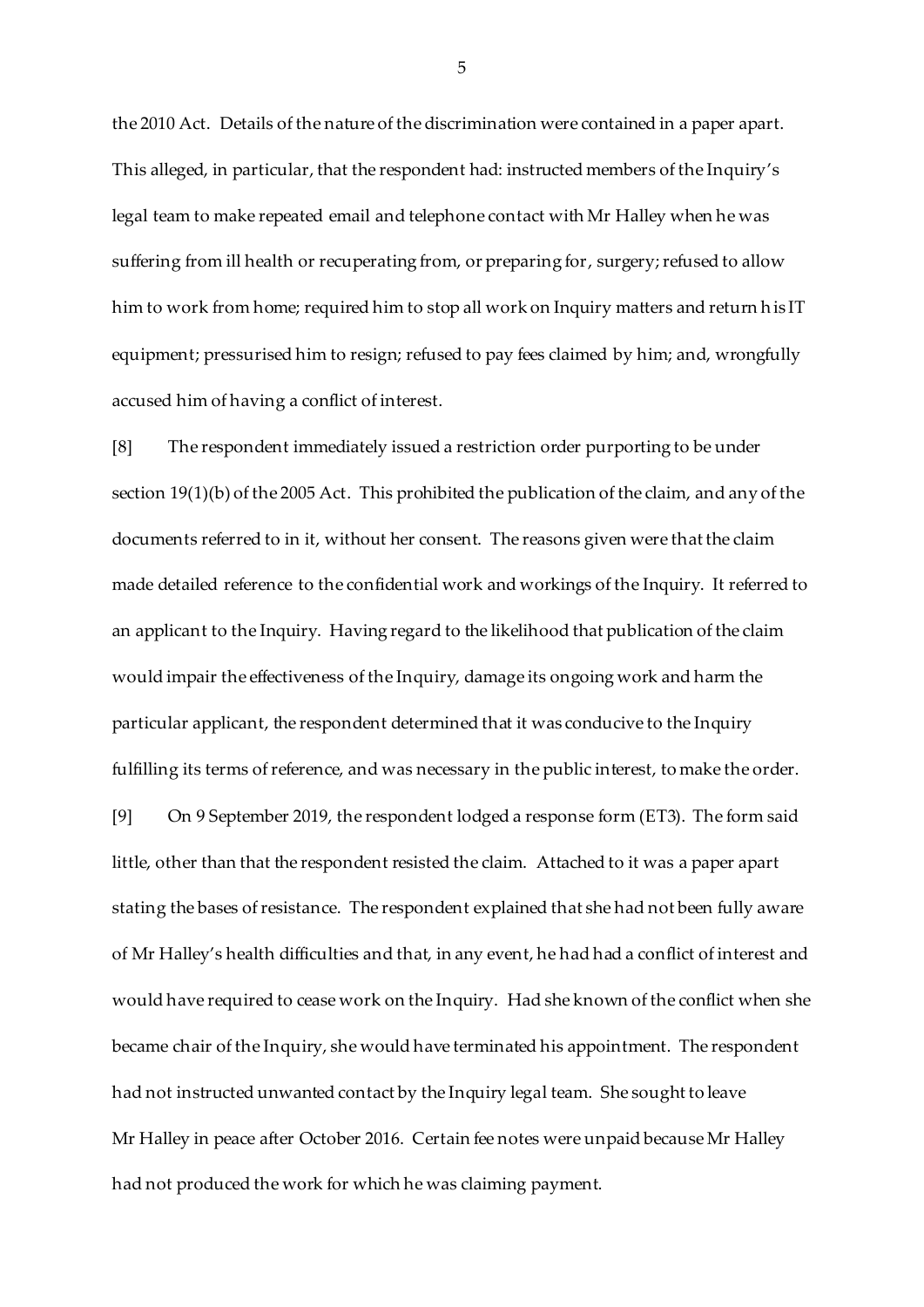[10] At the same time as she lodged the response, the respondent issued a second restriction order preventing the disclosure or publication of, and any documents referred to in, the response without her consent. The reasons echoed those in the previous order.

[11] On 9 October 2019, the petitioners applied to the respondent for a variation of the orders to allow publication of the existence of the Employment Tribunal proceedings. They submitted that the respondent did not have the power to issue restriction orders preventing the publication of the existence of those proceedings. The respondent only had power to issue restriction orders prohibiting the publication of information in relation to the Inquiry's terms of reference.

[12] A hearing before the Tribunal on certain preliminary issues, notably its jurisdiction to hear the claim, was set down for 28 October. The respondent made an application under rule 50 for that hearing to be held in private. The Tribunal refused the application on the basis that it would, at that stage, be dealing only with matters of law. There would be no need to refer to the facts as narrated in the claim or the response.

[13] On 23 October 2019, the respondent issued a press release which stated that Mr Halley had raised discrimination proceedings against her. It included a note to editors, advising of the existence of the restriction orders and setting out that the orders prohibited the disclosure of any part of the claim or the response without the respondent's consent. On the same day, the respondent issued a decision refusing the petitioners' application for variation. The reasons given repeated those in the earlier orders.

[14] The petitioners raised the present proceedings. First orders were granted on 29 October 2019. The respondent wrote to the petitioners on 15 November 2019, inviting them to seek the respondent's consent to publication. The petitioners declined to do so, on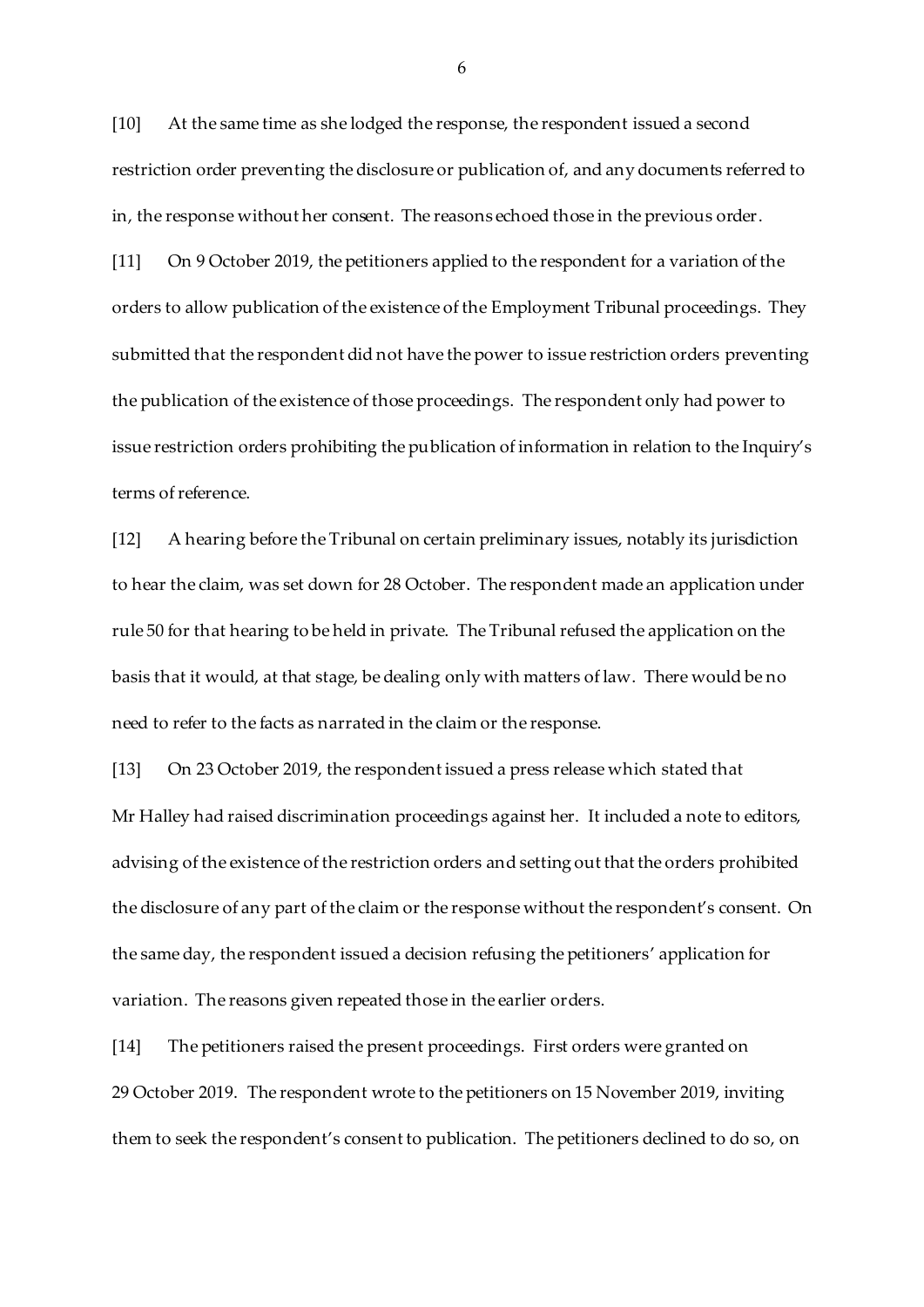the basis that it would not be appropriate to seek consent under an order which had been issued by the respondent *ultra vires*.

[15] Mr Halley withdrew his claim to the Tribunal on 11 December 2019. On 2 March 2020, the respondent reviewed the restriction orders in light of the withdrawal. The orders were revoked, and a replacement order was issued. This prohibited publication only of the papers apart to the ET1 and the ET3, with the exception of certain specified paragraphs. The replacement order specified that the prohibited papers apart referred to the confidential work and workings of the Inquiry, and in particular to:

"evidence relating to particular establishments, to an applicant to the Inquiry and to the Inquiry's ongoing, confidential engagement with a core participant, all provided to the Chair in the context of her inquiries into matters within the Inquiry's Terms of Reference; and

documents provided to the Chair … in the context of her exercise of her powers relating to the appointment, and the continuing appointment, of counsel to the Inquiry under the Inquiries (Scotland) Rules 2007."

The reason for making the order repeated the earlier *formulae*in relation to impairment, risk and harm.

### **The decision of the Lord Ordinary**

[16] The Lord Ordinary reasoned that, because the Inquiry was a specialist tribunal, due restraint ought to be shown when dealing with its decisions, where it was acting within its terms of reference, assessing evidence and making recommendations. However, the present proceedings raised issues of statutory interpretation, open justice, freedom of the press and impartiality. These issues were for the court to determine. He dealt with them in six chapters.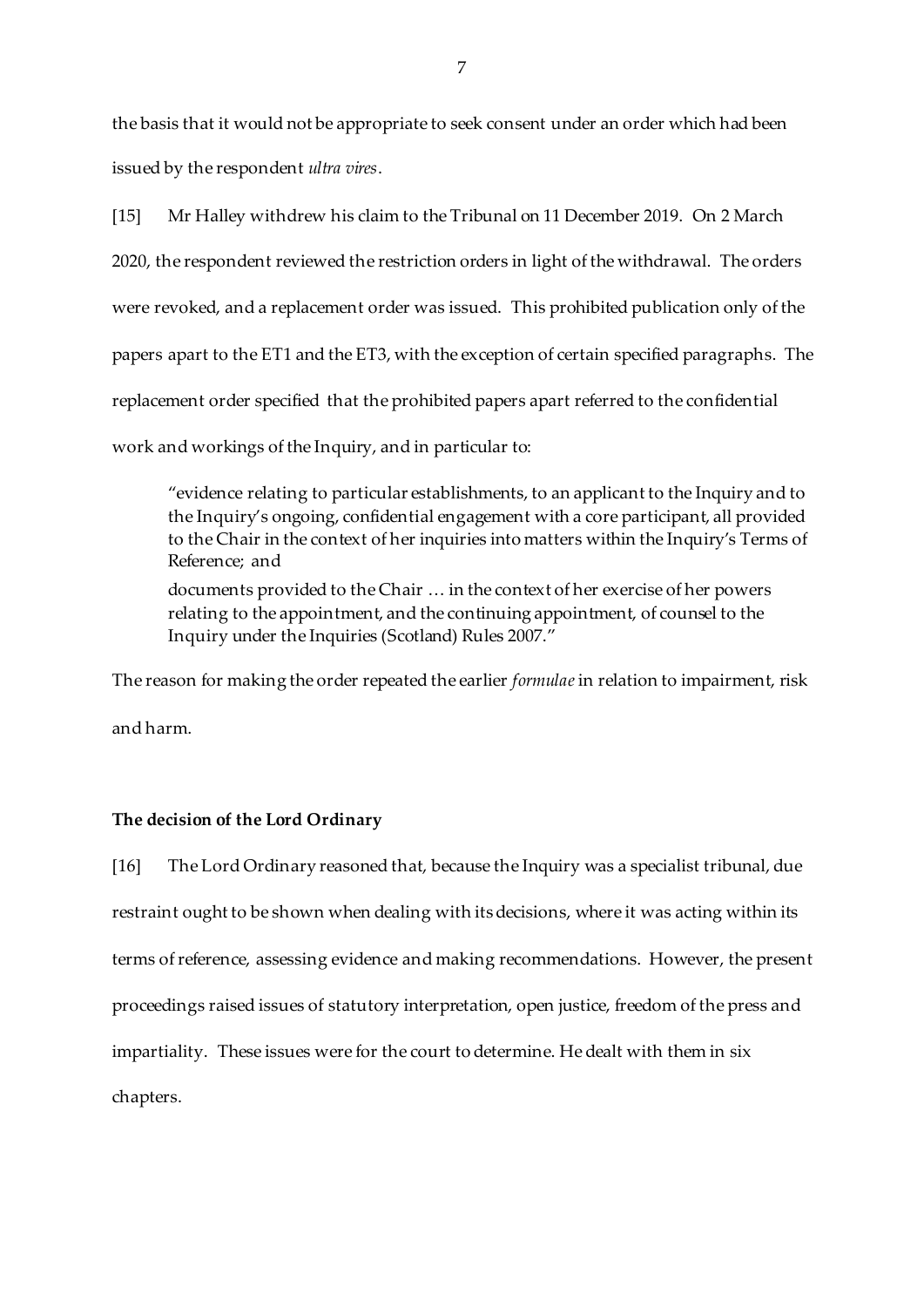[17] First, the grant of the original restriction orders were described by the Lord Ordinary as "unwise". They offended against the principle of open justice. Each court or tribunal had an inherent jurisdiction to determine how the principle should be applied to proceedings before it. In doing so, it conducted a balancing exercise between the principle and the risk of harm to other legitimate interests. That would have involved a consideration of the effect that publication would have on the interests of the Inquiry.

[18] Second, the attack on the original orders was academic. They had been replaced by that of 2 March 2020. The replacement restriction order did not breach the principle of open justice. The petitioners accepted that there was material within the papers apart which ought not to be in the public domain. The courts had a discretion to hear disputes which had become academic, but that discretion must be exercised with caution. There were no wider issues of public interest to be addressed by an examination of the earlier restriction orders. [19] Third, the making of the replacement order had not been *ultra vires*. Section 5(5) of the 2005 Act provided that the functions conferred by the Act could be exercised only within the terms of reference. "Functions" included matters which were incidental to, or consequential upon, the Inquiry. The documentation contained information: about the internal workings of the Inquiry; given to it by the police; about a residential establishment under scrutiny; and personal information about Mr Halley. These were all matters which arose incidentally from the exercise of the Inquiry's functions within its terms of reference. [20] Fourth, section 18 imposed a duty on the respondent to take reasonable steps to secure public access to the Inquiry proceedings and information. The duty was "[s]ubject to any restrictions imposed by a notice or order under section 19". No duty arose under section 18 if the documents were the subject of a restriction order under section 19. The documents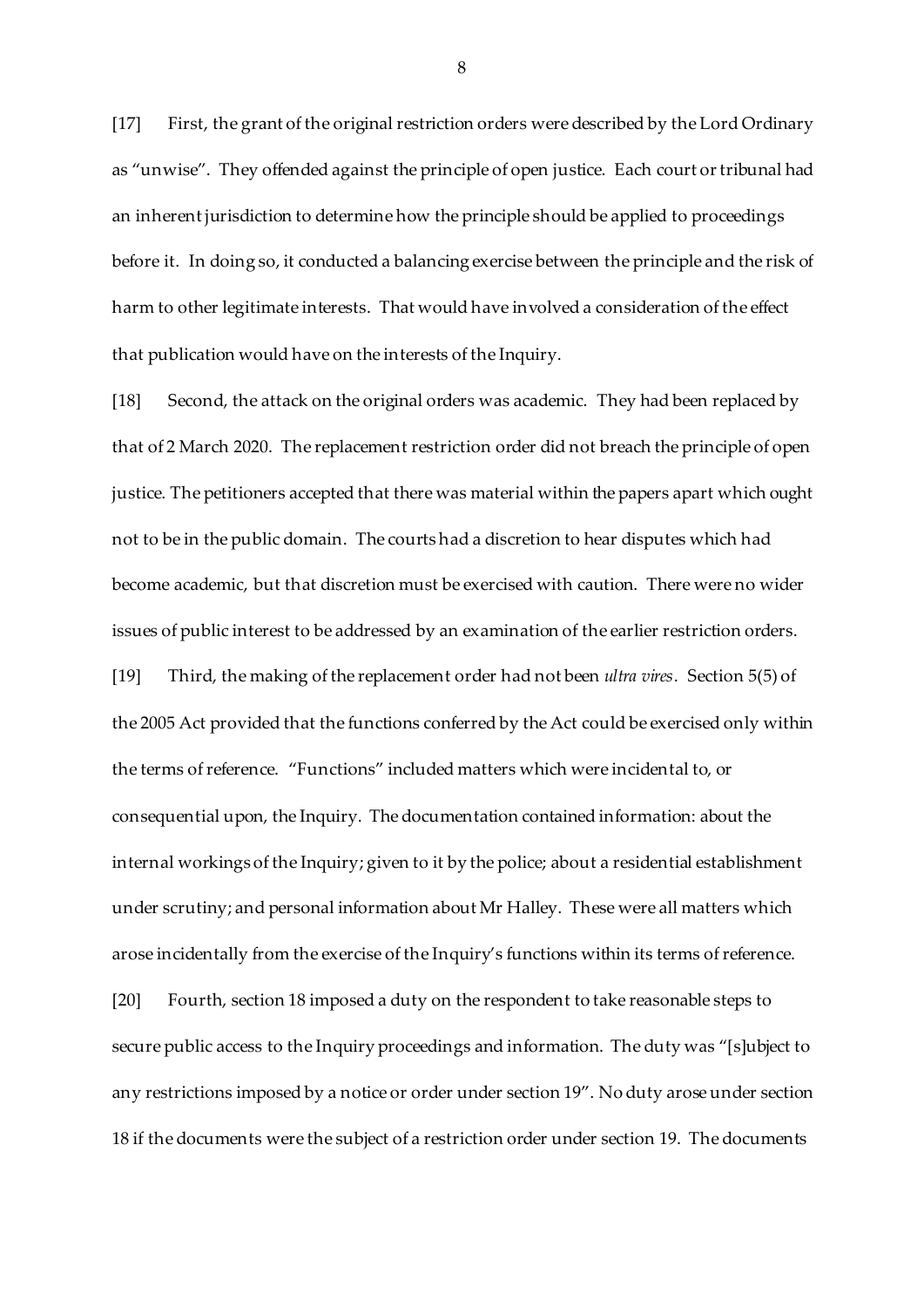had been produced to the respondent in her capacity as chair of the Inquiry and as such were "documents given… to an Inquiry".

[21] Fifth, it would have been appropriate for the respondent to seek a Rule 50 order from the Tribunal prohibiting publication. By the time of the hearing, the discrimination claim had been withdrawn. The option to apply to the Tribunal had gone.

[22] Sixth, a fair-minded and informed observer would look at the terms of the order and note that it restricted the publication of sensitive and confidential material which should not be in the public domain. He would know that, if the original restriction orders had been in the same form as the replacement restriction order, it was unlikely that the petitioners would have complained. The observer would appreciate the importance of the Inquiry and the need to ensure that it retained the confidence of the participants and the wider public. He would know that the respondent was a senior and well-respected judge, who had worked hard to restore confidence in the Inquiry following the resignation of the previous chair. By March 2020, the respondent had had no option but to grant the order.

### **Submissions**

#### *Petitioners*

[23] The petitioners sought declarators that: the restriction orders were tainted by apparent bias and were *ultra vires*; the original restriction orders breached the petitioners' rights under Article 10 of the European Convention and the principle of open justice; and the respondent's refusal to vary the original restriction orders had been irrational. They sought reduction of the replacement restriction order.

[24] The respondent had alternative remedies with which to deal with her concerns about the publication of the material. It had been open to her to seek orders under Rule 50 of the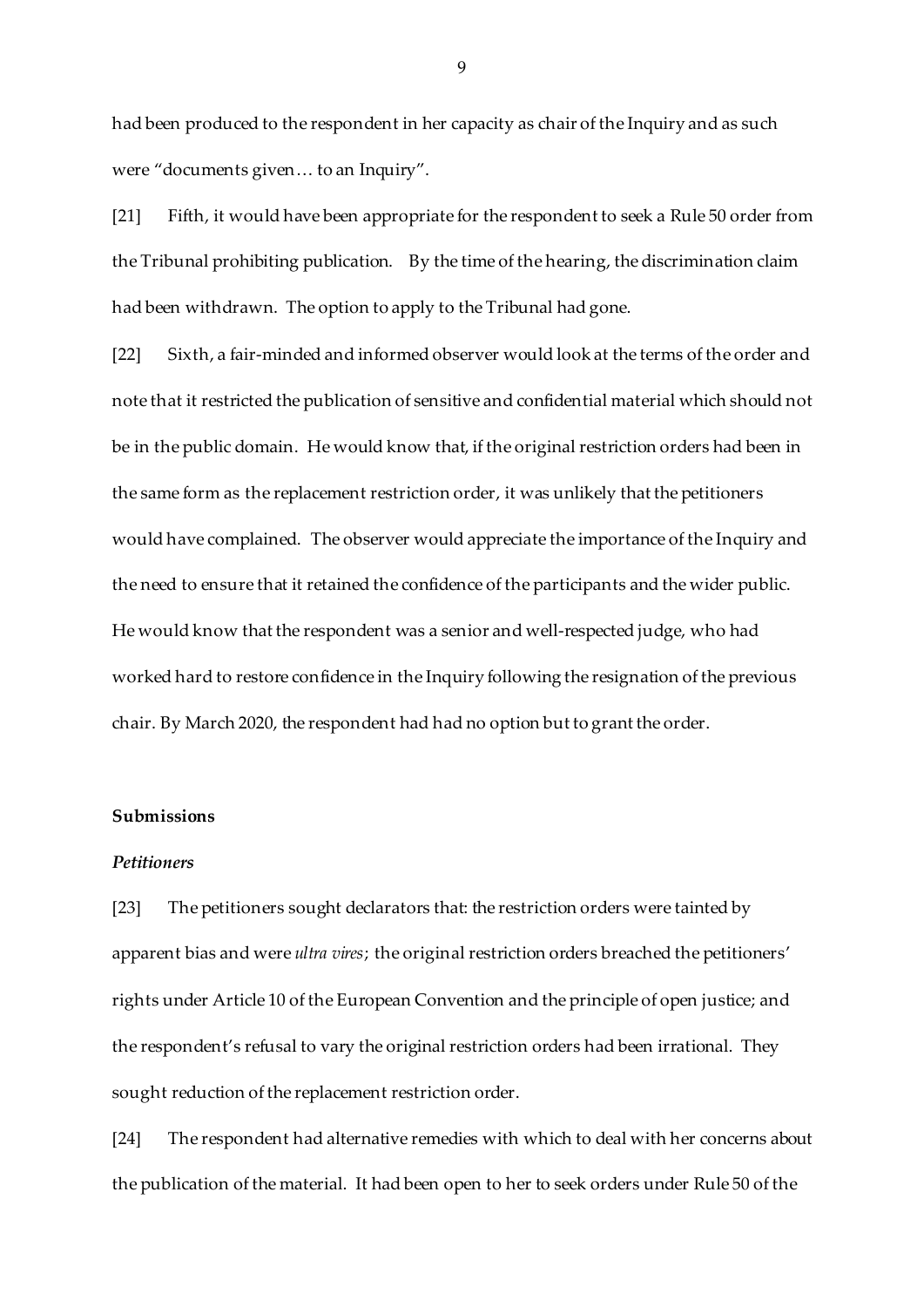2013 Regulations. She had private law remedies available under the law of defamation, if she was concerned about her personal reputation, and under the Convention, if she was concerned about whether the publication breached any of her Convention rights.

[25] The Lord Ordinary erred in holding that, in defending the discrimination claim, the respondent was carrying out a function which was incidental to her appointment as chair. It was no part of the Inquiry's function to defend claims of discrimination, bullying and harassment, nor were such claims ancillary to them. Even if that were wrong, the making of a restriction order was not reasonably incidental to the functions described in the 2005 Act. [26] The Lord Ordinary erred in holding that the ET1, ET3 and accompanying documents were "given, produced or provided to an inquiry". They were given to the respondent as a party in the Tribunal proceedings and issued to the Tribunal in response. Section 19 was a derogation available when section 18 was engaged. If section 18 was not engaged, neither was section 19.

[27] The orders sought in relation to the original restriction orders were not academic. Just satisfaction for a breach of the petitioners' Article 10 rights in the form of a declarator would be entirely avoided if that approach were adopted. Even if that were wrong, it remained in the public interest that the extent of the respondent's powers over other tribunals in the justice system was clarified.

[28] The original restriction orders were contrary to the principle of open justice and incompatible with the petitioners' rights under Article 10. The original order prohibited even the publication of the fact that there had been an application to the Tribunal. The subsequent press release had been incomplete and one sided. The court had to be satisfied that any interference with Article 10 rights had been necessary, having regard to all the facts and circumstances (*Sunday Times* v *United Kingdom* (1979) 2 EHRR 245 at para [65]). The ET1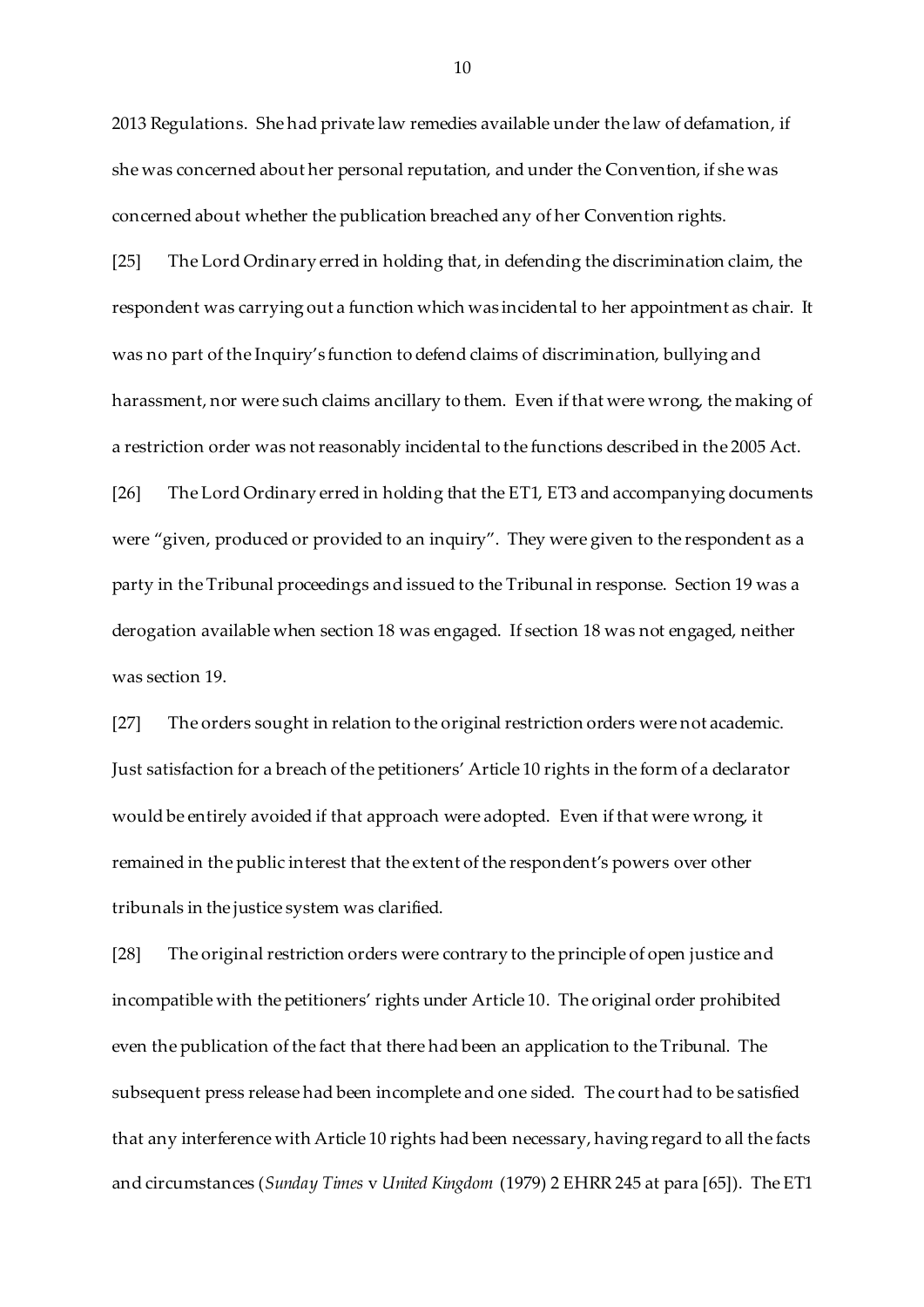and ET3 forms did not contain any sensitive material and that was all that the petitioners wished to publish.

[29] The restriction orders were tainted by apparent bias on the test of the fair minded and informed observer (*Porter* v *Magill* [2002] 2 AC 357, at 494, following *Helow* v *Home Secretary* [2008] 1 WLR 2416 at para 14 and recently affirmed in *Halliburton Co* v *Chubb Bermuda Insurance* [2020] 3 WLR 1474 at para 52). A line of cases in England pointed to "automatic disqualification" where a judge had a personal interest in a case (*Locabail (UK)* v *Bayfield Properties* [2000] QB 451 at paras 4, 7 and 8; *R* v *Bow Street Magistrate, Ex parte Pinochet (No. 2)* [2000] 1 AC 119 at 132 and 135). Automatic disqualification could be reconciled with apparent bias (*R (Kaur*) v *Institute of Legal Executives Appeal Tribunal* [2011] EWCA Civ 1168 at paras 16, citing *Davidson* v *Scottish Ministers (No. 2)* 2005 1 SC (HL) 7 at paras [6] – [7] and [45]). The respondent had been a judge in her own cause.

[30] The fair-minded and informed observer would conclude that there was a real possibility that the respondent had been influenced by bias, due to the fact that she: (i) had an interest in the matter; (ii) was a judge in her own cause; (iii) could have sought reporting restrictions from others but chose not to; (iv) refused to vary the original reporting restrictions; (v) issued a partial press release, on a matter of public interest; (vi) only issued the replacement restriction order in the face of a hearing in these proceedings; and (vii) did not accept that her previous actions were unlawful, yet put forward no justification for them.

[31] The Lord Ordinary did not address the submission that the respondent's refusal to vary the original restriction orders was irrational. He considered this to be academic. By irrational was meant that the decision displayed an error of reasoning. The irrationality arose because, by the time of the refusal, the Tribunal proceedings were "in the public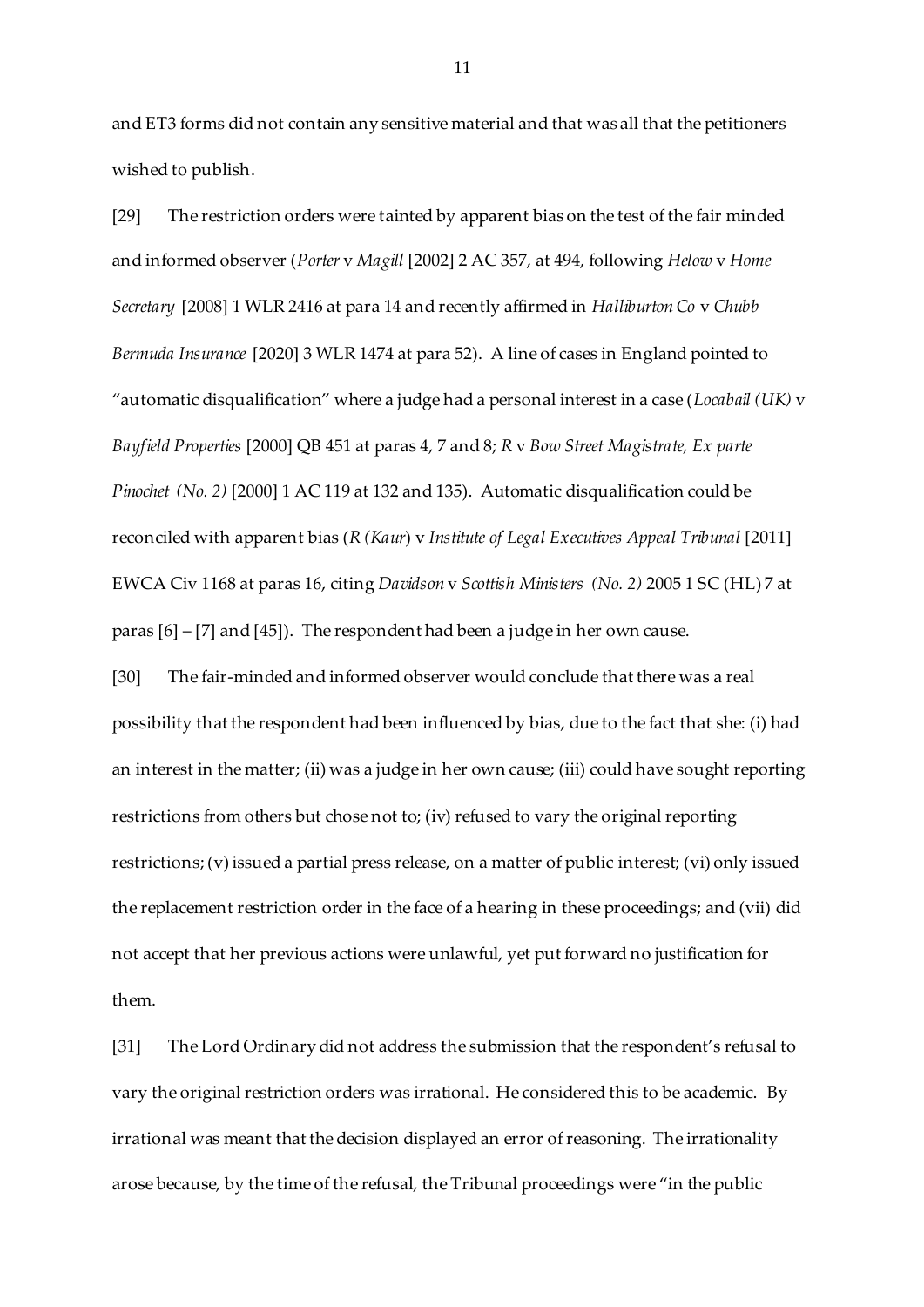domain". The variation had been intended to allow journalists to report on the Tribunal hearing on the preliminary issues.

#### *Respondent*

[32] Judicial review of the replacement restriction order served no practical purpose. The petitioners accepted that the information that it protected could not be published. There was no good reason in the public interest for the court to entertain an academic judicial review of what was an exercise of discretion (see *R (Dolan)* v *Secretary of State for Health and Social Care*[2020] EWCA Civ 1605 at para 40). It was conceded that there may be problems with the scope of the first two orders, but these had been spent and there was no difficulty with the terms of the replacement order. The fact that the circumstances of the case were unique was a good reason not to review the orders.

[33] The respondent had the power to make the restriction orders under section 19(2) for several reasons. Both the documents and their contents had been "given … to an Inquiry". The petitioners' interpretation was wrong. First, it was contrary to the ordinary meaning of the words in section 19. Secondly, it was contrary to a purposive reading of those words; that purpose being to protect legitimate interests. Thirdly, had Parliament intended the power to be limited to documents provided for the purpose of fulfilling the terms of reference, it would have said so. Fourthly, other provisions of the Act pointed away from an intention to restrict the power, depending on why a document had been given to an Inquiry. Fifthly, the petitioners' interpretation would make the section ineffective. Sixthly, the restriction order fell within the terms of reference because the information was about, and discovered by, the Inquiry that it protected. The express statutory power implied incidental or consequential powers. Rule 50 did not assist a determination of how section 19(1)(b)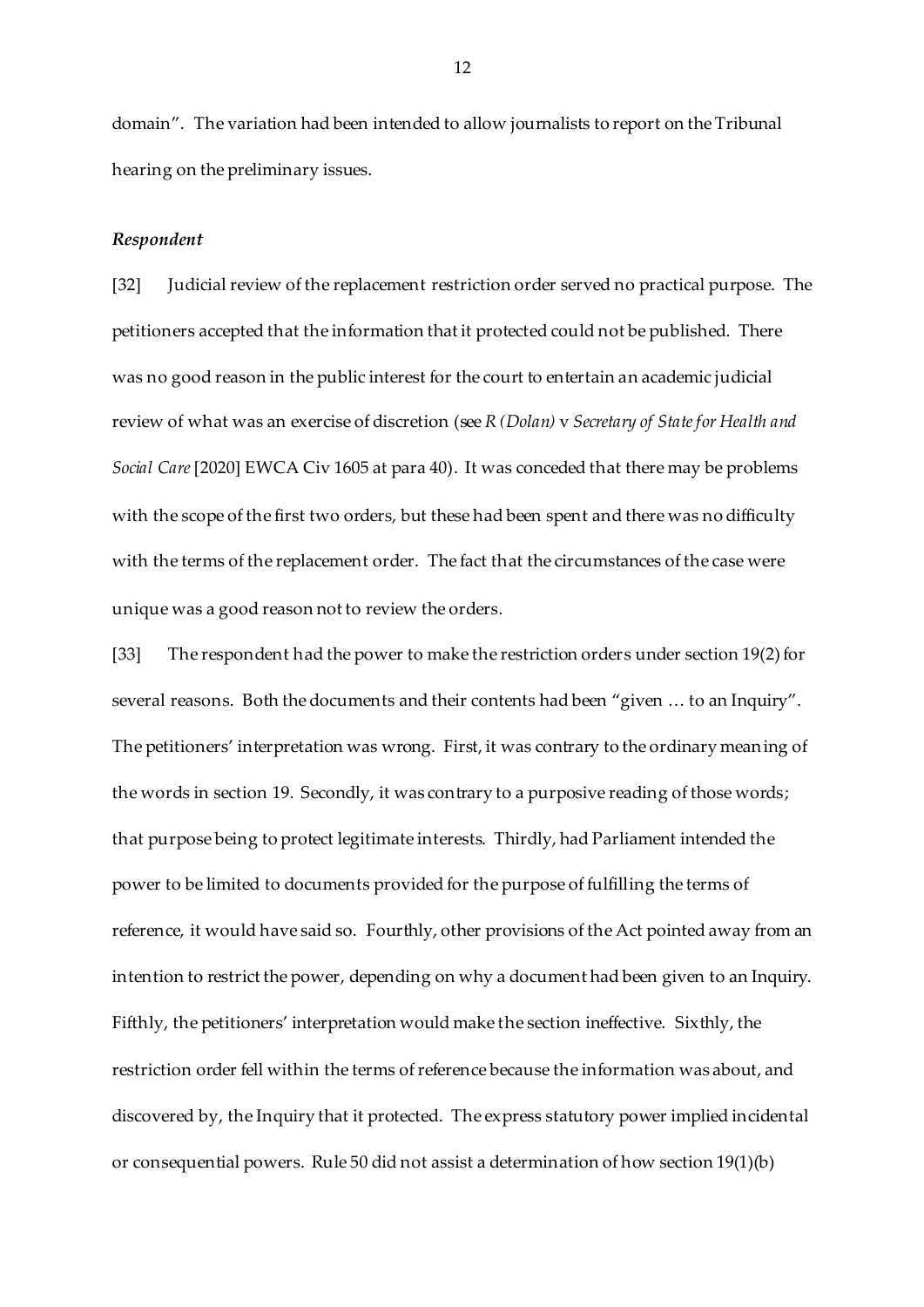should be interpreted. It could not have been applied when the replacement restriction order had been made.

[34] The Lord Ordinary was correct in determining that the restriction order had not been vitiated by apparent bias. He applied the correct test. The fair-minded and informed observer would bear a number of facts in mind, including that publication of the information would be likely to impact adversely on the trust and confidence of those engaged with the Inquiry. The observer would have in mind: the respondent's long service; the minister's confidence in her impartiality; the absence of a reporting restriction, the respondent's dedication to the Inquiry; that no proceedings were extant in the Tribunal when the replacement restriction order had been made; that the order did not breach the open justice principle; the published information in the press release; the respondent's later permission to publish more information; the published reasons for the orders; the respondent stating that she would consider requests for further consents; the petitioners were the only media outlet to have taken issue with the restriction order; the petitioners' acceptance that they would not be able to publish the information that the replacement order covered; and the respondent's provision of the ET3 in the judicial review proceedings. The "judge in her own cause" principle was beside the point. The power which had been exercised had not been judicial but administrative (*Lone* v *Secretary of State for Education* [2019] EWHC 531 (Admin)). The respondent could not have been acting in her own cause when the Tribunal proceedings had been terminated.

# **Decision**

### *Academic*

[35] The first two restriction orders have been replaced by the third. The petitioners are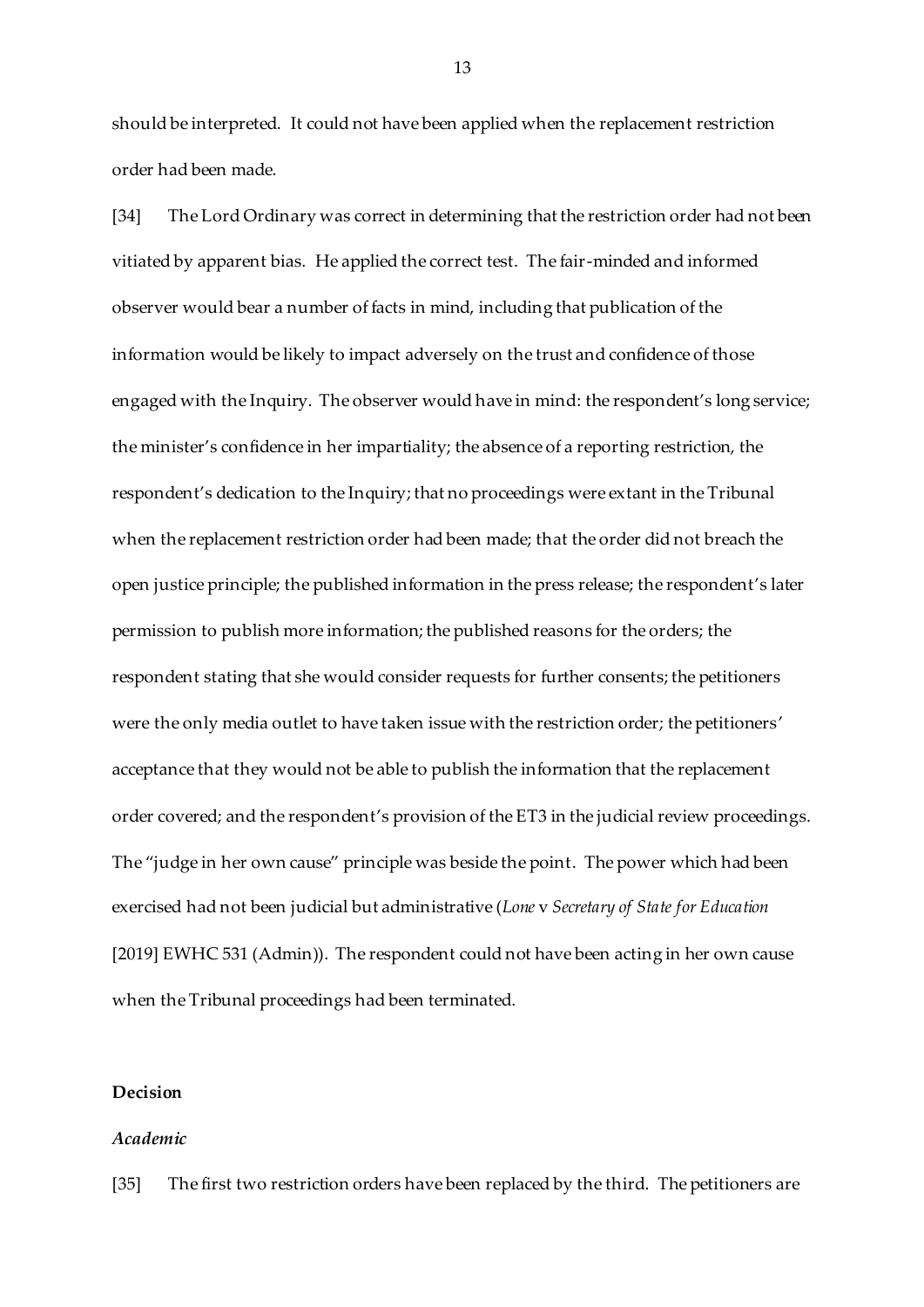reasonably content with the last order to the extent that they do not propose to publish any more than was permitted by that order. In that sense, the issue is academic. The circumstances in which the court will refuse to entertain an academic question were recently explored in both *Wightman* v *Secretary of State for Exiting the EU* 2019 SC 111 and *Keatings* v *Advocate General* 2021 SC 329. In *Wightman*, it was explained (LP (Carloway) at para [21]) that the default position was that "anyone, who wishes to do so, can apply to the court to determine what the law is in a given situation" and "The court must issue that determination publicly".

[36] The exception to the general position, whereby the court does not answer academic questions, was described in *Wightman* (at para [22]) as one of practicality; it being primarily resource driven. Where there is no petitory conclusion, the litigation must be capable of achieving some practical result. As was said in *Macnaughton* v *Macnaughton's Trs* 1953 SC 387, (LJC (Thomson) at 82):

"Just what is a live practical question is not always easy to decide and must, in the long run, turn on the circumstances of the particular case… [T]he court must make up its mind as to the reality and immediacy of the issue which the case seeks to raise".

The former, relatively restrictive approach of the courts in private law matters was not suited to modern public law disputes (*Wightman* at para [24] following *Turner's Trs* v *Turner* 1943 SC 389, LP (Normand) at 398, Lord Carmont at 394).

[37] In *Keatings*, the court (LP (Carloway) at para [51], adopting the approach in *R* v *Home Secretary ex parte Salem* [1999] 1 AC 450, Lord Slynn at 456-457) explained that, even if a point is academic, the court may decide to determine the matter if it is in the public interest to do so "such as where it is anticipated that the same question will need to be resolved in the near future".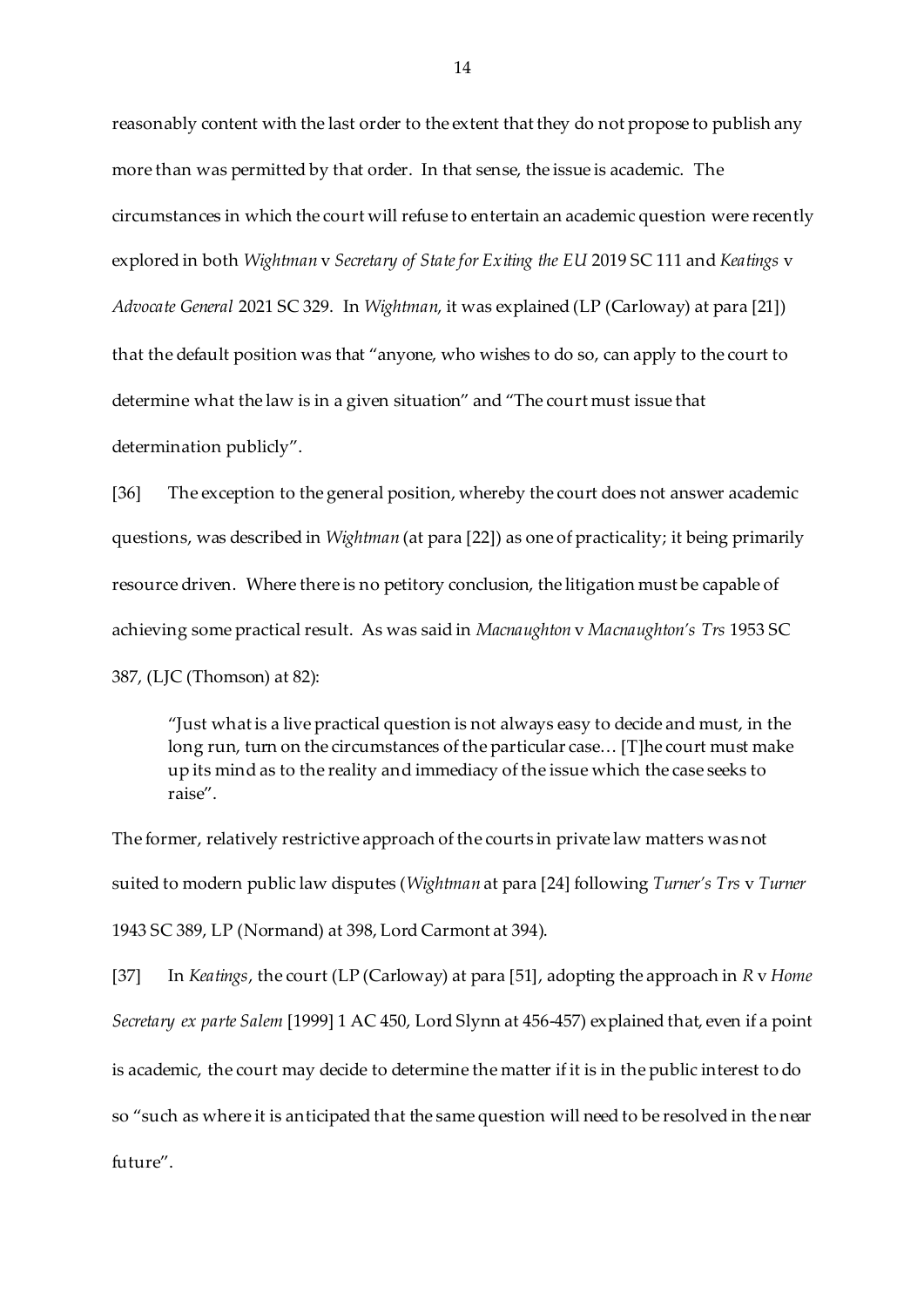[38] The present petition raises an important point about the powers of those chairing public inquiries to restrict publication of material which is the subject of other legal proceedings. It touches upon, amongst other things, the principle of open justice and the Article 10 rights of the news media. It is in the public interest that the media and chairs of inquiries are aware of their rights and obligations when performing their respective functions. Since each of the restriction orders arises in a slightly different context, it is important that each is examined in order to see if it was *intra vires* and, if so, whether it infringed the open justice principle or the petitioners' Article 10 rights. The court is not persuaded that any of the issues raised in the present proceedings are academic in the sense that it would be inappropriate for the court to address them.

#### *Vires*

[39] The answer to the question of whether the restriction orders fell within the powers of the respondent depends upon the proper construction of section 19 of the Inquiries Act 2005. As was set out in *MacMillan* v *T Leith Developments* 2017 SC 642, (LP (Carloway) delivering the opinion of the Full Bench at para [54] and adopting the approach in *R* v *Secretary of State forthe Environment, Transport and the Regions, ex p Spath Holme*[2001] 2 AC 349, Lord Nicholls at 396 and 397 citing *Black-Clawson International* v *Papierwerke Waldhof-Aschaffenburg* [1975]

AC 591, Lord Reid at 613):

"The task of the court … is… to seek the meaning of the words used; often described as ascertaining the intention of Parliament expressed in the statutory language in light of the particular context... Although the courts may employ certain accepted canons of interpretation, 'an appropriate starting point is that language is to be taken to bear its ordinary meaning in the general context of the statute' (*Spath Holme* at 397)."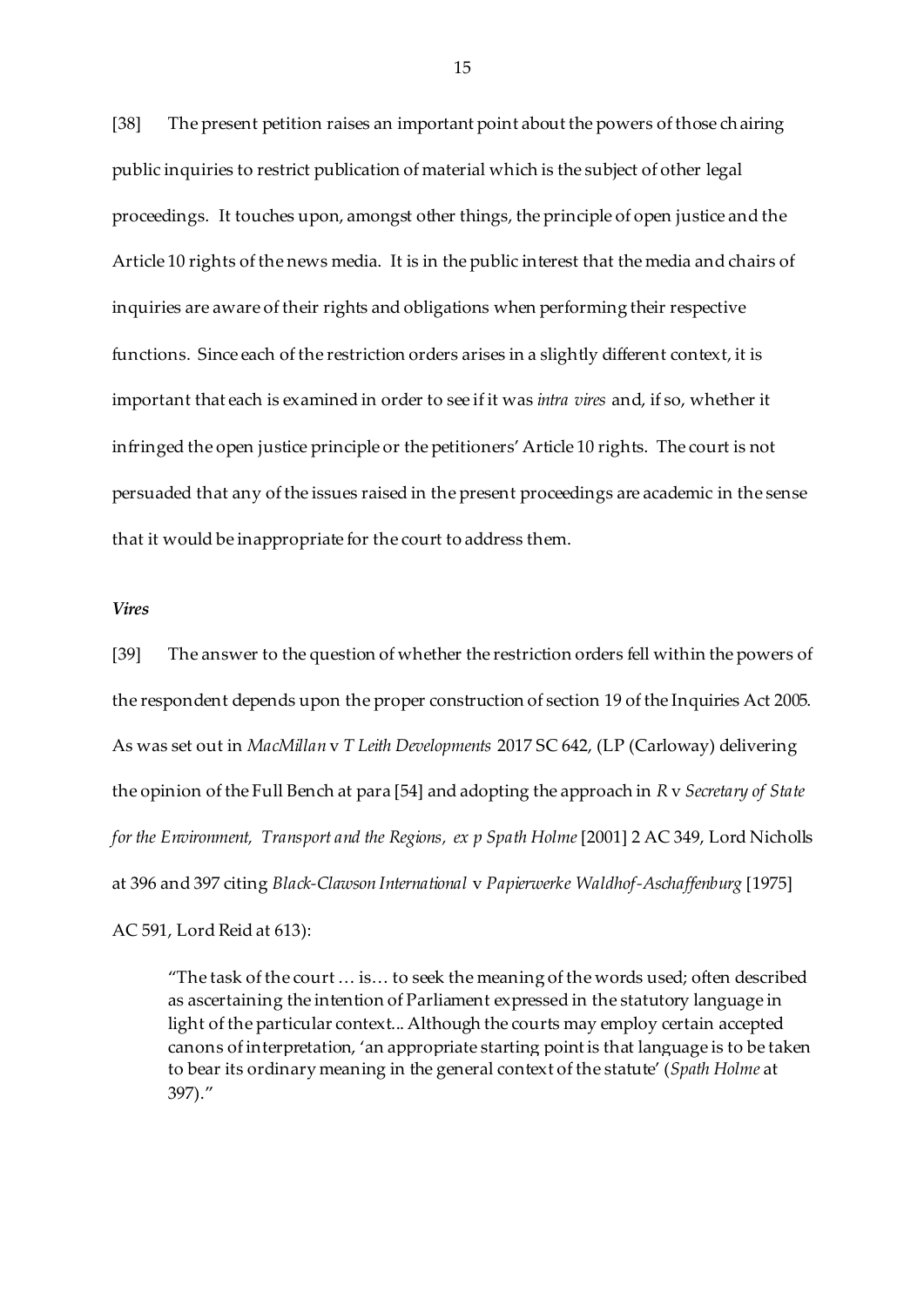[40] The general context in which section 19 rests flows from section 18; the heading of which refers to "Public access to inquiry proceedings and information". Section 18 places an obligation on the chair of an inquiry to ensure access to the "proceedings at the inquiry" and to a "record of evidence and documents given, produced or provided to the inquiry". The phrase "proceedings at the inquiry" is, applying its ordinary meaning, a description of what occurs before the Inquiry as it performs its functions in accordance with its terms of reference; that is to say its investigations into child abuse in Scotland. Put shortly, it places a duty on the chair to put the information (whether in the form of testimony or documents) about the incidence and consequences of child abuse into the public domain. There is no obligation to provide access to material which is not provided to the Inquiry in connection with its terms of reference, such as the existence of a collateral claim against the respondent for discrimination, harassment and victimisation.

[41] Section 19 is headed "Restrictions on public access etc"; the "etc" presumably being shorthand for "to inquiry proceedings and information". The section provides that the Inquiry can make orders restricting access in certain defined circumstances. For section 19 to come into play, there must first be a duty to provide access to the material under section 18. Applying that interpretation, the fact that Mr Halley had raised a claim against the respondent, which contained allegations of discrimination, did not relate to the proceedings of the Inquiry; ie the investigation into child abuse in Scotland. It follows that the respondent had no power to make the restriction orders. They were *ultra vires*.

#### *Alternative Remedy and Open Justice*

[42] There is force in the respondent's contention that, as a generality, she must have the ability to take steps, in the public interest, to prevent, or restrict the publication of,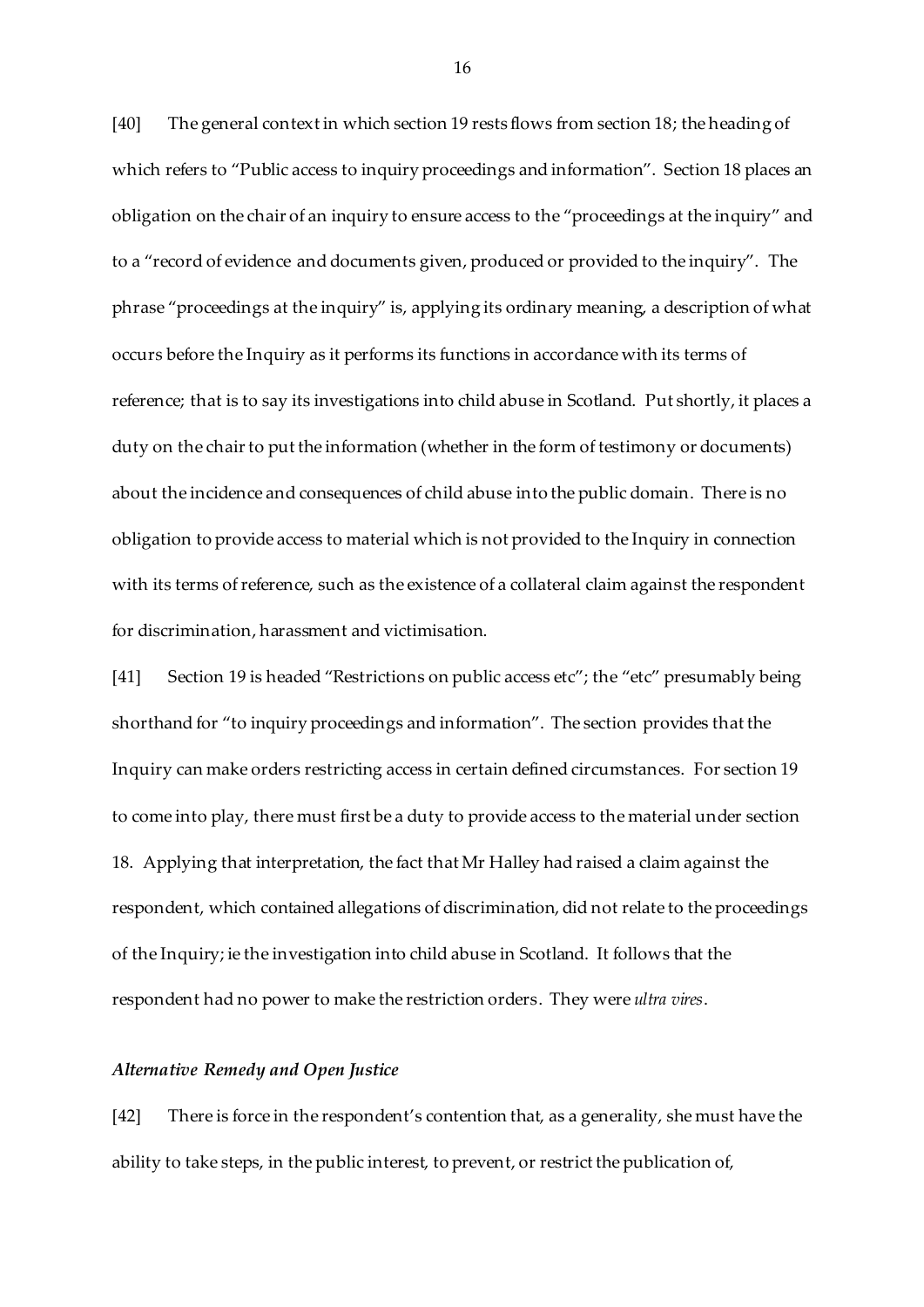information which would undermine the effectiveness of the Inquiry. In so far as such steps are not afforded to the respondent as part of the Inquiry process under section 19, any remedy must be found elsewhere. Where material is defamatory, or deliberately misleading, the respondent will be able to apply to the court to make such orders as are available under private law to prevent that material from undermining the effectiveness of the Inquiry or unjustifiably impugning her reputation. Where material arises in other legal proceedings, the grant of any restriction on the publication of material, which has been, or is to be, presented to a court or tribunal, must, at least in the first instance, be a matter for that court or tribunal to determine.

[43] In this case, it would have been open to the respondent to make an appropriate application to the Employment Tribunal under rule 50 of the Employment Tribunals (Constitution and Rules of Procedure) Regulations 2013 to restrict publication of the claim and response documents. An application was made to have the hearing on the preliminary issues in private, but this was refused on the basis that it would be dealing with matters of law rather than examining the facts. The effect of the refusal would have been that, in the absence of a competent restriction order under section 19, the press would have been able to publish at least the existence of the claim before the Tribunal. That eventuality was preempted by the respondent's press release shortly thereafter, which revealed the existence of the claim, albeit still in a relatively restricted form. The ability on the part of the respondent to apply to the Tribunal for a restriction order and for the petitioners to resist any such application ceased when Mr Halley withdrew his claim. Thereafter, the petitioners' only practical remedy was to seek to review the respondent's orders. It would not have been appropriate for the petitioners to seek the respondent's consent to further publication when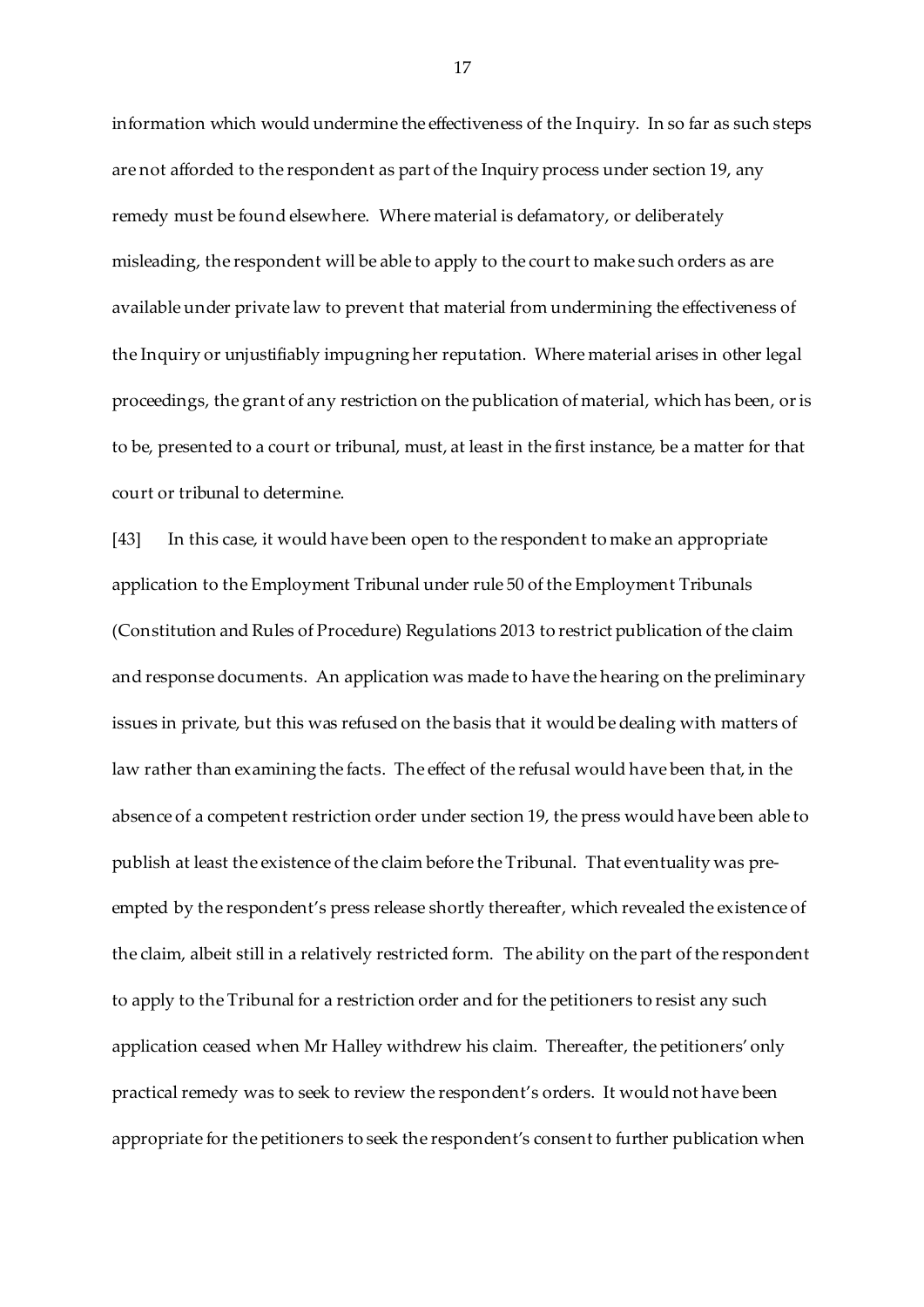they disputed the validity of the orders. To have done so would have been tantamount to accepting their validity.

[44] The court has not been asked to review the rule 50 decision of the Tribunal. However, it has no reason to suppose that the Tribunal erred in determining whether to make such an order. The principle of open justice is a cornerstone of the legal system. Public scrutiny of courts and tribunals facilitates public confidence in the system and helps to ensure that they are carrying out their functions properly (*MH* v *Mental Health Tribunal* 2019 SC 432, LP (Carloway) at para [16] and at para [17], citing *A* v *Secretary of State for the Home Department* 2014 SC (UKSC) 151, Lord Reed at para 23). It would require very special circumstances before a court or tribunal would be justified in prohibiting publication of the existence of a case pending before it.

[45] Sensitive and confidential material can legitimately be restricted, but very often it can be dealt with satisfactorily by anonymising the identity of the parties rather than concealing the subject matter of the dispute. Even then, Lord Rodger's answer to his own question "What's in a name" ("A lot") should be borne firmly in mind (*Re Guardian News and Media* [2010] 2 AC 697 at para 63).

#### *Article 10*

[46] The argument on this ground was presented solely on an *esto (alternative)* basis (pleain-law 2); that is if the first two restriction orders were held to be valid. It does not now require to be determined. Suffice it to say that, having considered the terms of the claim (ET1), the response (ET3) and the relative papers apart, had the Tribunal been asked to make a rule 50 order in relation to the nature and extent of the substantive claims made, it would have been open to the Tribunal to have made such an order, whether as a means of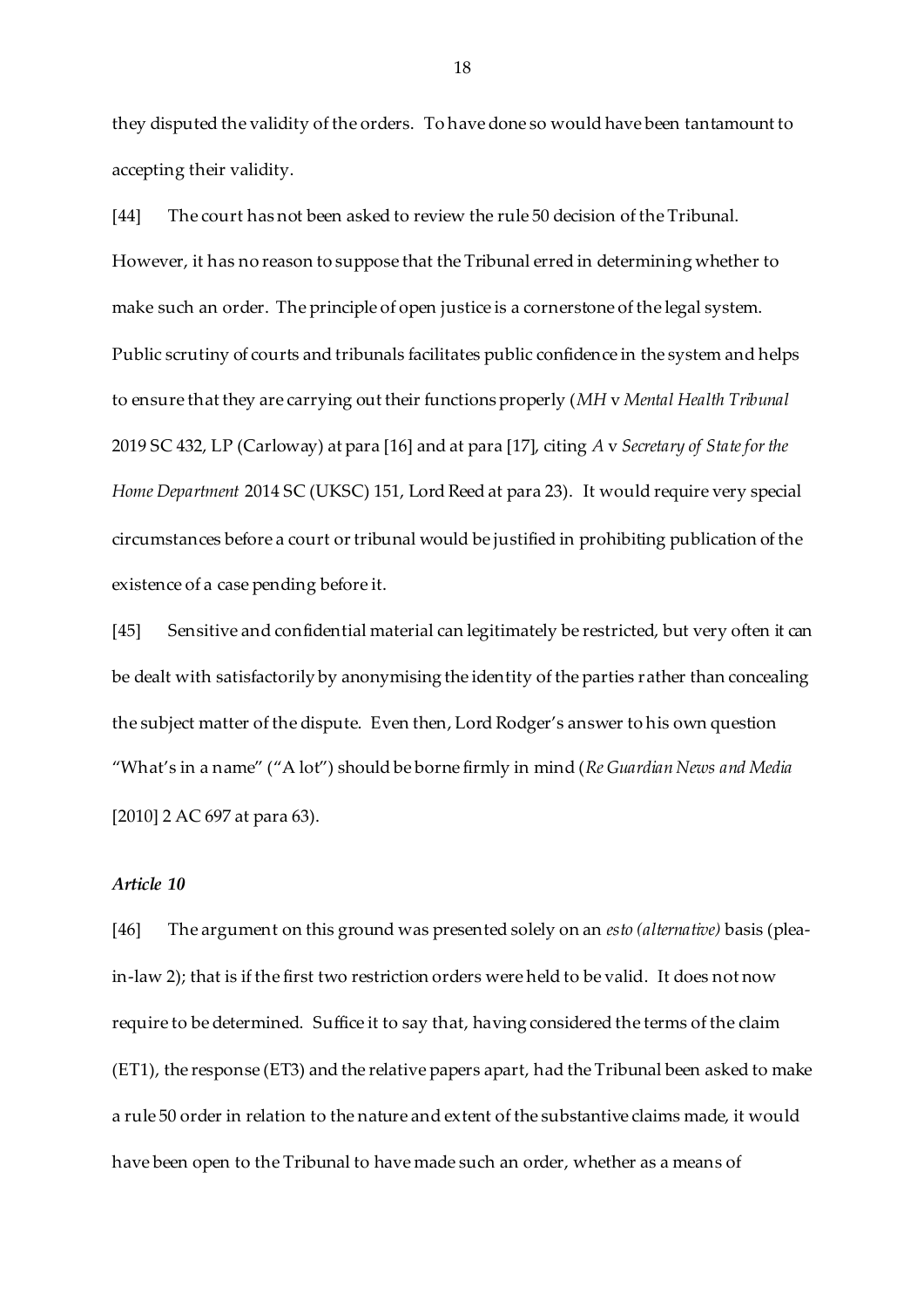protecting the privacy of Mr Halley or others or to promote the efficacy of the Inquiry during its subsistence. Such an order could have been justified on those grounds. Standing their invalidity, the restriction orders cannot be said to have been "prescribed by law" (Article 10(2)). However, in so far as the petitioners maintain only that the first two orders breached Article 10, this is a complaint about a restriction on the publication of the existence of the proceedings during a short period from 25 July to 23 October 2019.

#### *Apparent Bias*

[47] This argument was also presented only on an *esto* (alternative) basis (plea-in-law 3) and does not now require to be determined. Once it is realised that the respondent was not entitled to make the restriction orders at all, the argument about apparent bias ceases to have substance. The orders were not made by the respondent in a cause depending before her. They were made in the context of the proper administration of the Inquiry. The orders were not made for the benefit of the respondent personally, nor did she have a personal interest in their grant. They were designed to secure, amongst other things, the efficient running of the Inquiry. The fair-minded and informed observer would see the restriction orders in that context and not as involving any interest beyond that. He would not see the fact that the respondent was chair of the Inquiry as imputing any bias when she took decisions which she regarded as appropriate in terms of her commitment to fulfil the terms of reference. Had the respondent been sitting as the Tribunal judge deciding on a rule 50 application, the petitioners' complaints may have had substance. She was not.

### *Irrationality*

[48] There have been several attempts in England and Wales to redefine, rephrase or modify the test of unreasonableness as a ground for judicial review and described in